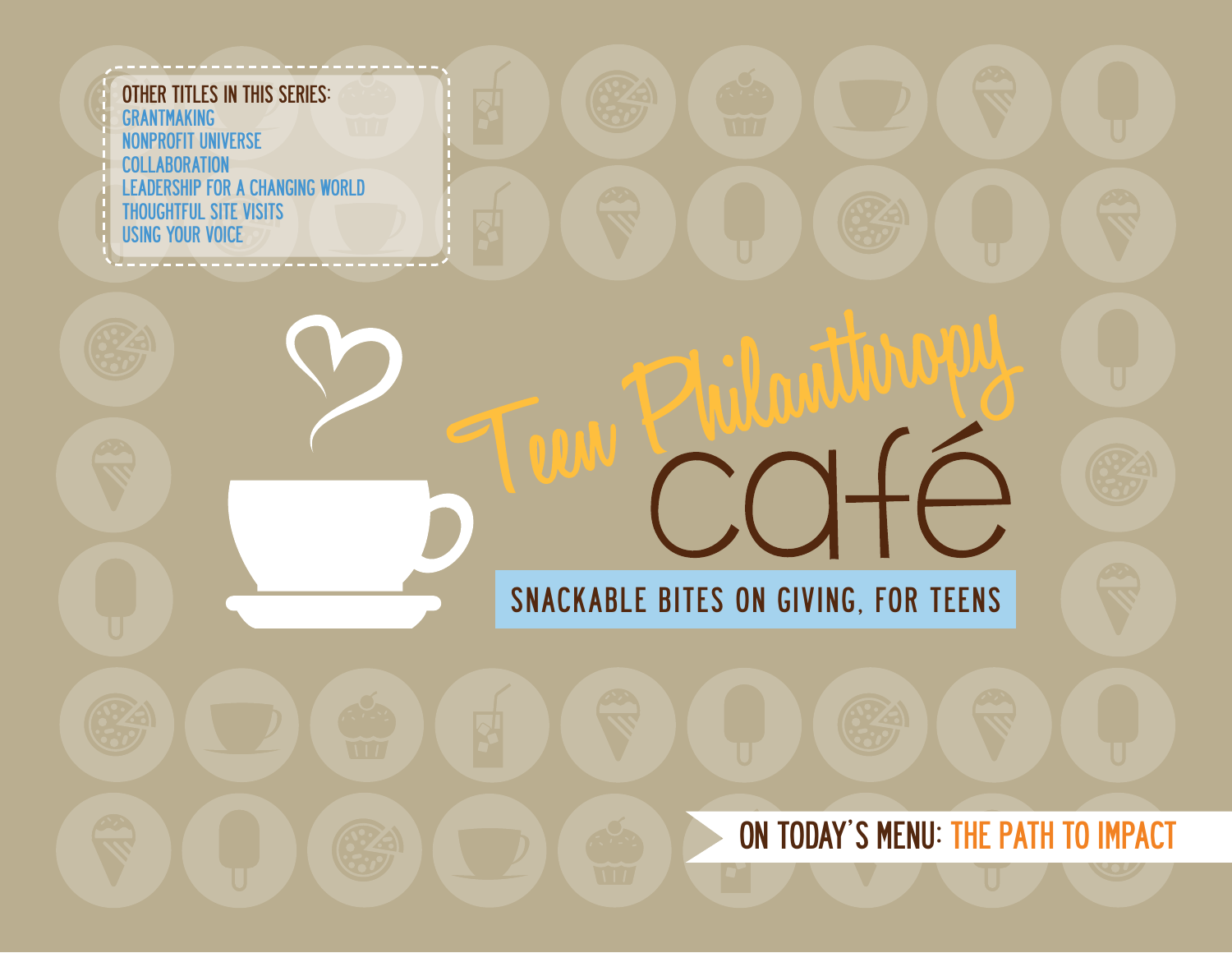# D Welcome to the Caté

WHAT DOES IMPACT MEAN IN PHILANTHROPY? HOW DO PEOPLE "CREATE IMPACT" THROUGH GIVING? WHAT ACTION STEPS CAN YOU TAKE TOWARD MAKING AN IMPACT?

**These are big questions, and you've come to the right place for answers. In this issue, we'll explore impact in philanthropy. So pull up a seat, order up a tall "half-caff" coffee or hot chocolate, and we'll get you thinking and talking about impact. Would you like to add marshmallows?** 

## $\textcolor{blue}{\text{Ow}}$  Today's Meuw THE PATH TO IMPACT

OBJECTIVE: **Discuss the importance of impact in philanthropy. Learn how philanthropists strive toward and create impact.** 

As a philanthropist (or a one-day-will-be philanthropist), you have an incredible opportunity to make a positive change—big or small—on issues and causes you care about. By cultivating a passion for something, being intentional about it, and learning all you can, you can have an impact far beyond what you thought was possible.

But what is impact? You might hear people use the word impact a lot these days (especially in philanthropy), but not everyone uses or understands it in the same way. Impact can mean different things to different people—even among funders. Philanthropists often use the term when referring to the *results* of their giving, and whether those results match what they intended when they gave their money and time.

Achieving impact through your giving may take time, and lots of experiments—some successful and others not. The good news is, there are certain ways to move toward impact. This guide will help you learn the ins and outs of impact, so that you can consider ways to make your  $own$  mark on issues you care about.

### SO DIG IN AND BEGIN.

### WHAT DOES IMPACT MEAN?

**(Noun)** a significant positive effect **(Verb)** to strongly influence a cause, field, or community

As a philanthropist (or a one-daywill-be philanthropist), you have the power to positively affect others with your time, talent, treasure, and ties. A simple way you can apply the definition of impact, then, is as follows:

- What difference do you want to make?
- (After the fact...) Did you achieve it, and how?
- What changed as a result?

### ABOUT THIS GUIDE:

**This series introduces young people to strategic, thoughtful philanthropy, and inspires them toward giving with impact. Families and adults who work with youth can use these guides to facilitate peer discussion and fun activities around giving. This project is a partnership of Exponent Philanthropy and Youth Philanthropy Connect, with funding by the Frieda C. Fox Family Foundation.**





exponent philanthropy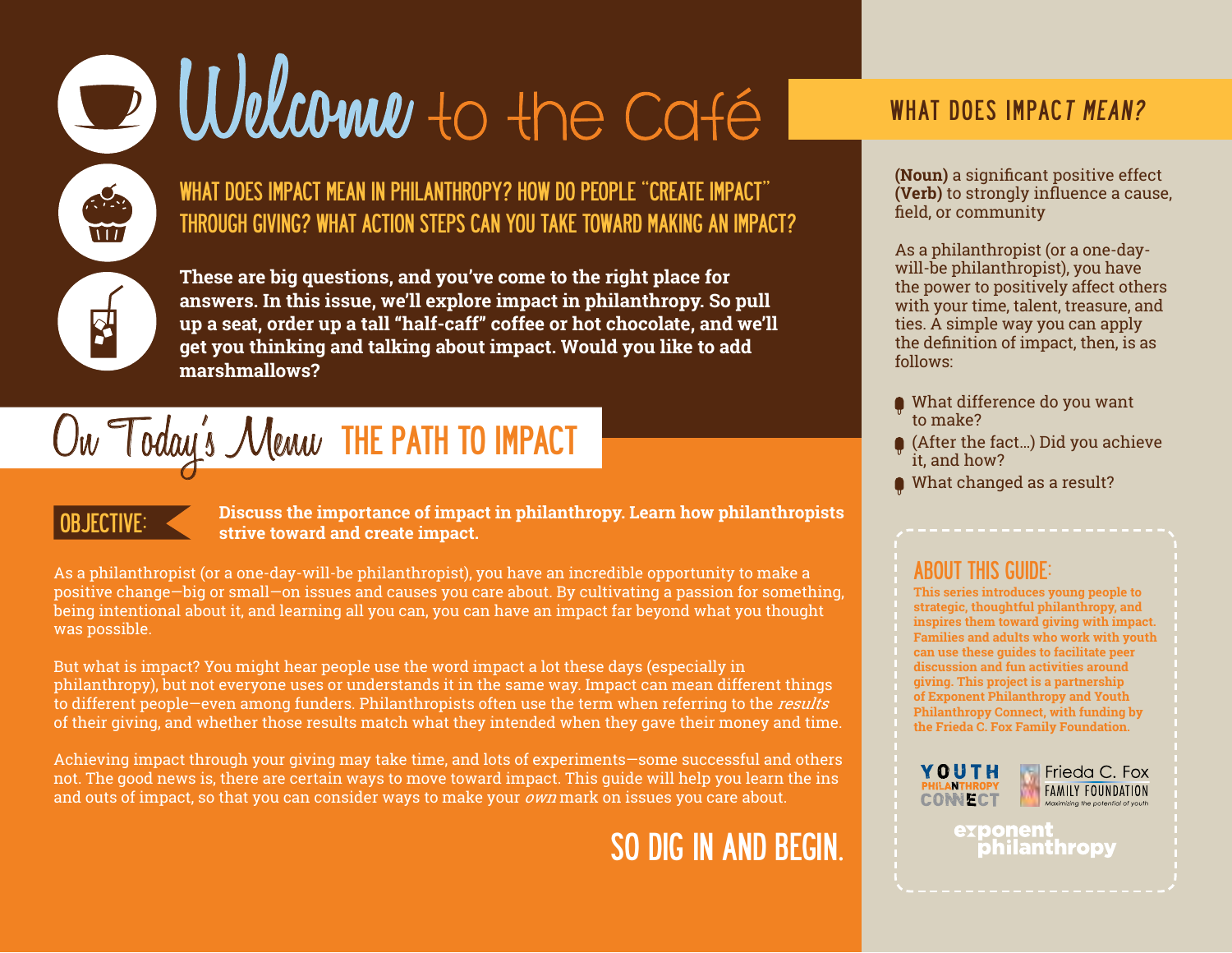### GETTING THOUGHTFUL ABOUT IMPACT<br>
TIPS THERE'S A TIP: Although it is tempting to think you can be truth of the matt

truly passionate about multiple causes, the truth of the matter is this: Passion must be fed, or it will fade away. Most funders find they can be truly passionate about only one or two things.

Some philanthropists say three ingredients help them achieve more impact in giving: passion, being intentional about what they want to achieve, and a love of learning.

### IMPACT TAKES PASSION

To achieve real, lasting change, you need to be passionate about something. It can be anything! People are often passionate about what's personal for them. It could be something that triggers an emotion—such as hope, anger, joy, frustration, or urgency. It is something upon which you feel *driven* to make a difference, even if it takes a lifetime to do it.

How do you feed your passion? It's simple: You learn a ton about a topic, connect with those you are interested in helping, talk with and even rally others around the issues, and, hopefully, see the actual results (the impact) of what you've contributed.

### IMPACT TAKES INTENTIONALITY

Intention means getting clear on what you want to do, and then taking steps to follow through.

Philanthropists who achieve impact typically have a clear plan to achieve their goals. They then intentionally give their dollars and time according to that plan. Sometimes, they need to make adjustments along the way, and that's fine. What's important is that their intentions stay clear and focused.

Intentional funders are conscious, deliberate, purposeful, and thoughtful. They know that achieving impact takes knowledge, planning, making hard decisions, maintaining good relationships, and investing more than money.

### GGINTENTIONAL FUNDERS ARE CONSCIOUS, DELIBERATE, PURPOSEFUL, AND THOUGHTFUL. JJ

### IMPACT TAKES A LOVE OF LEARNING

Do you love to learn? Not just in school, but in life? If so, you may have a leg up when it comes to achieving impact through your giving. If not so much, finding what you are passionate about could help you be a more curious learner.

Studies on impact have shown that philanthropists who love to learn—either formally or informally—are more successful at achieving impact. This could be…

#### LOVING TO LEARN ABOUT THE REAL EXPERIENCES OF THEIR FAVORITE NONPROFITS AND WHAT THEY DO

#### LOVING TO LEARN ABOUT NEW OR CREATIVE STRATEGIES FOR BETTER RESULTS

### LOVING TO LEARN ABOUT A FELLOW FOUNDATION'S OR PHILANTHROPIST'S CHOSEN GRANT STRATEGY

A love of learning can also manifest in the use of simple evaluation or measurement techniques. Once funders know what they want to achieve and their chosen path for getting there, they can gather simple data, consider the results, and add that learning into their next round of planning and giving.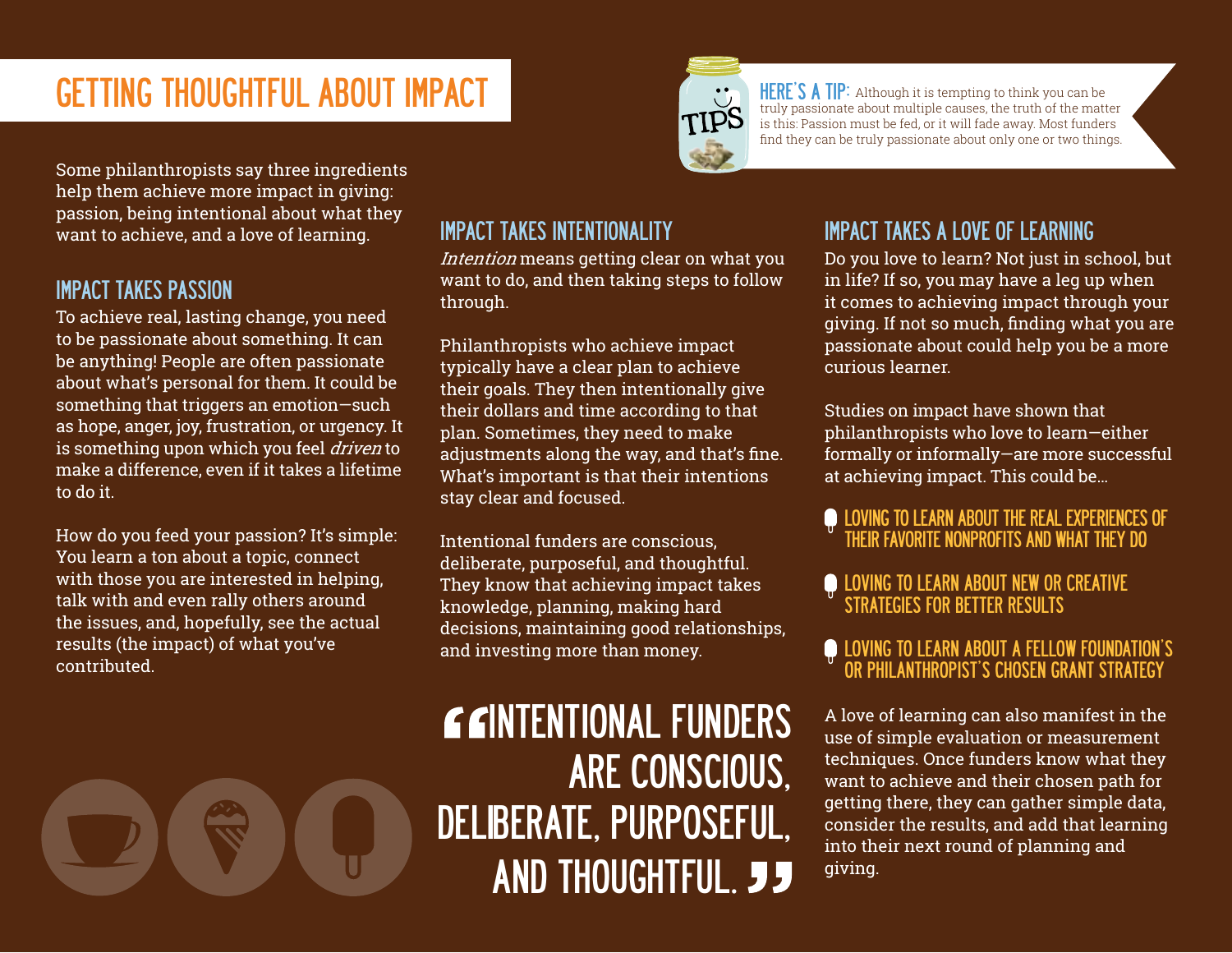### A PATHWAY TO IMPACT

Want to know how next gen donors are giving with impact in mind? Here's what they say are five of their most important strategies:

- FIGURE OUT WHAT YOU WANT TO ACCOMPLISH FIRST, and then search for organizations that can help bring your vision to life.
- DUE DILIGENCE MATTERS. Just like you would in school, do your homework on an organization before supporting it.
- GO FOR MORE THAN A BANDAGE SOLUTION. Consider giving to efforts that get to the root causes of the issue you care about.
- **DIG DEEPER.** Find out more about the organization and how it measures its own success.
- TELL YOUR FRIENDS ABOUT IT! Let your peers know what you give your time, money, and talent to. Maybe they will want to get involved too.



### TOP 5 MOST IMPORTANT COMPONENTS OF PHILANTHROPIC STRATEGY



Source: #Next Gen Donors: Respecting Legacy, Revolutionizing Philanthropy, [nextgendonors.org](www.nextgendonors.org)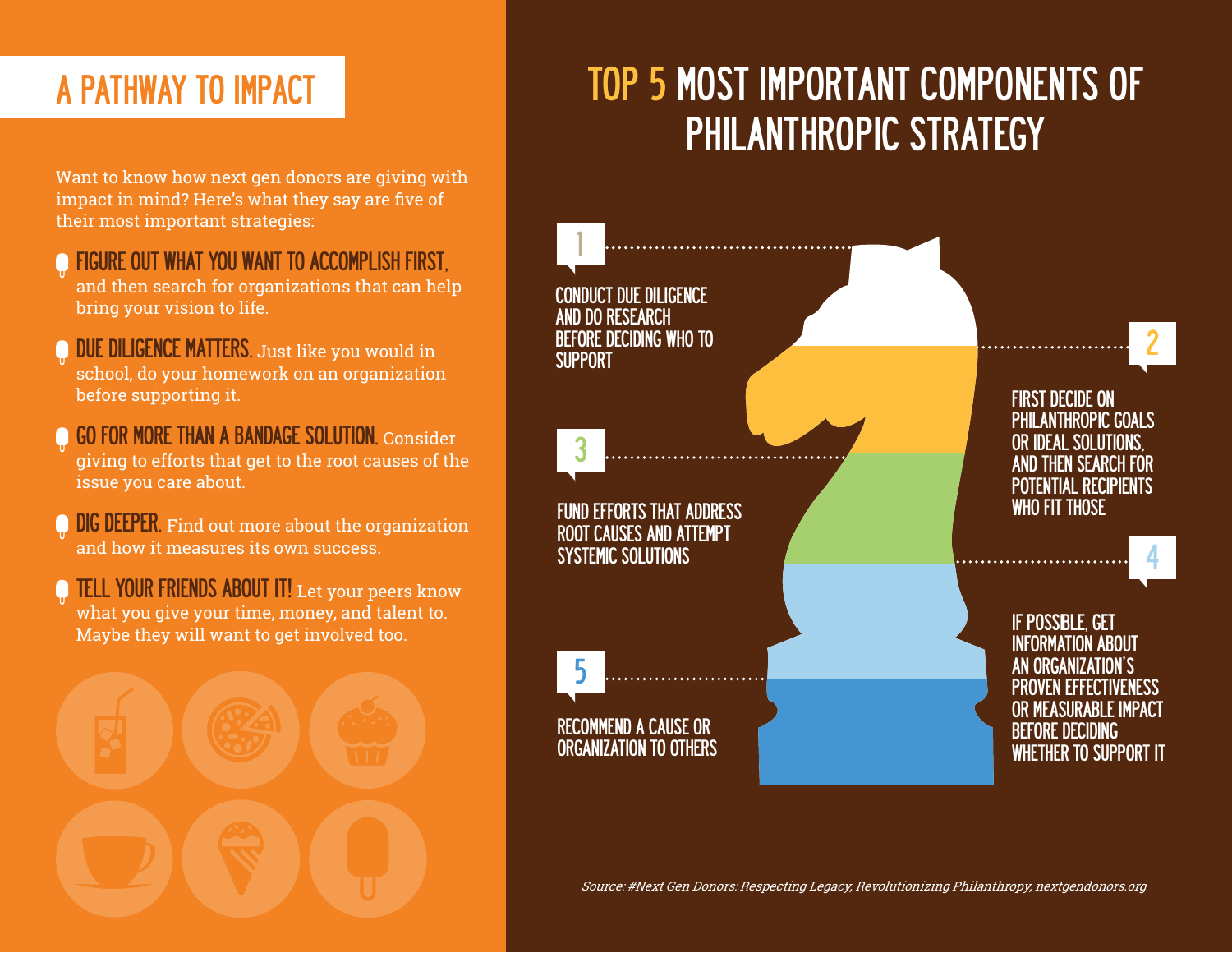

USE THESE QUESTIONS TO REFLECT OR DISCUSS WITH YOUR FAMILY OR PEERS. YOU MAY NOT KNOW THE ANSWERS TO SOME OF THESE QUESTIONS, AND THAT'S OKAY! THEY ARE HERE TO SPARK YOUR GOOD THINKING. YOU CAN ALWAYS RETURN TO THEM LATER.

#### WHAT ISSUE ARE YOU PASSIONATE ABOUT? (PICK JUST ONE—WE KNOW IT'S HARD!)

### WHAT SKILLS OR NEW LEARNING DO YOU THINK YOU COULD GAIN FROM MAKING AN IMPACT?

WHAT IMPACT DO YOU WANT TO MAKE, OR COULD YOU SEE MAKING, ON THIS ISSUE?

WHAT ARE YOU MOST EXCITED ABOUT WHEN IT COMES TO THE PROSPECT OF MAKING AN IMPACT?

WHAT ACTION (IF ANY) HAVE YOU ALREADY TAKEN ON THIS ISSUE? IF YOU HAVEN'T YET TAKEN ACTION, HOW MIGHT YOU FIND OUT WHAT YOU COULD DO?

### WHAT QUESTIONS MIGHT YOU ASK TO DETERMINE IF YOU'VE MADE AN IMPACT?

A GREAT STORY OF YOUTH IMPACT:

In Michigan in the early 1990s, the Kellogg Foundation gave seed grants to start Youth Advisory Committees (YACs) at community foundations around the state. By now, more than 13,000 youth have participated. This initiative had at least one major impact: changing state law so that youth ages 16-17 can serve on nonprofit boards!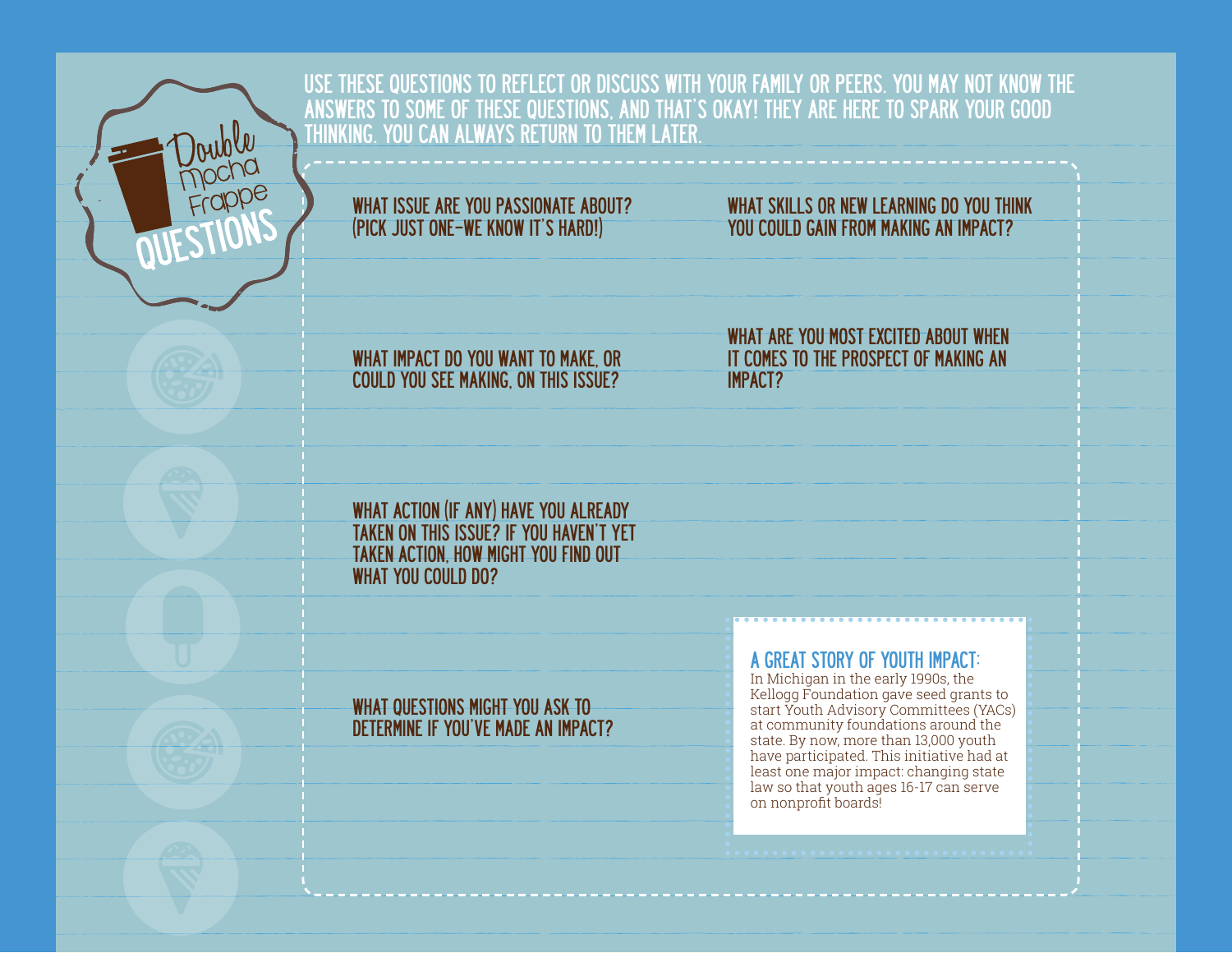### INTERVIEW A PHILANTHROPIST

**ACTIVITY ONE** 

> Here's a way to learn from philanthropists who are creating impact in their communities or funding areas. Find a staff or board member from a foundation or giving program (maybe it's even your own family foundation), and ask if you can interview him or her by phone or in person. Ask these questions, or any others that you're curious about.

**<sup>1</sup>** What does impact mean to you?

**<sup>2</sup>** What are some ways you measure impact through your grants or in your funding area? What are some examples?

**<sup>3</sup>** What is the hardest part about measuring impact?

**<sup>4</sup>** What kind of impact do you expect or require of grantees?

**<sup>5</sup>** In your opinion, what qualities or thoughtfulness goes into achieving impact? What are the "steps toward impact," if there are any?

**<sup>6</sup>** What advice would you give someone who is new to the idea of making impact?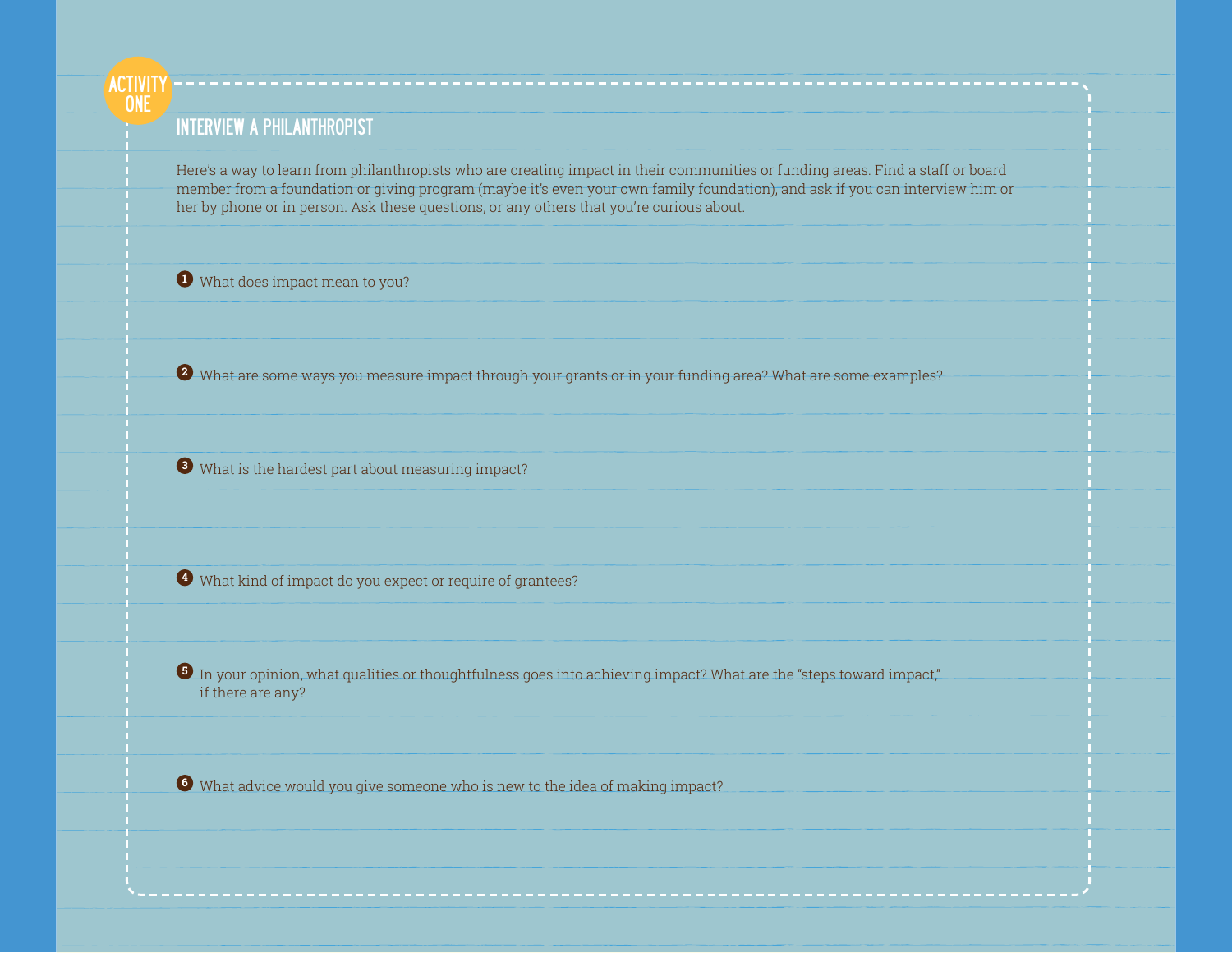#### **ACTIVITY** TWO

1.

2.

3.

### TAKE ACTION TOWARD IMPACT…TODAY!

**<sup>1</sup>** What are some ways you can make impact in the next three to six months? Drill down to a plan of action and start moving it forward!

**<sup>2</sup>** What is one difference you would like to make, either in your community or area of interest? Start small or start big—it's up to you!

**<sup>3</sup>** What are three concrete steps you can take to move toward that difference?

**<sup>4</sup>** In what time frame can you commit to taking these three steps?

**<sup>5</sup>** What results would you like to achieve? How will you define success?

**<sup>6</sup>** (After the fact…) Did you do it? How did it go?